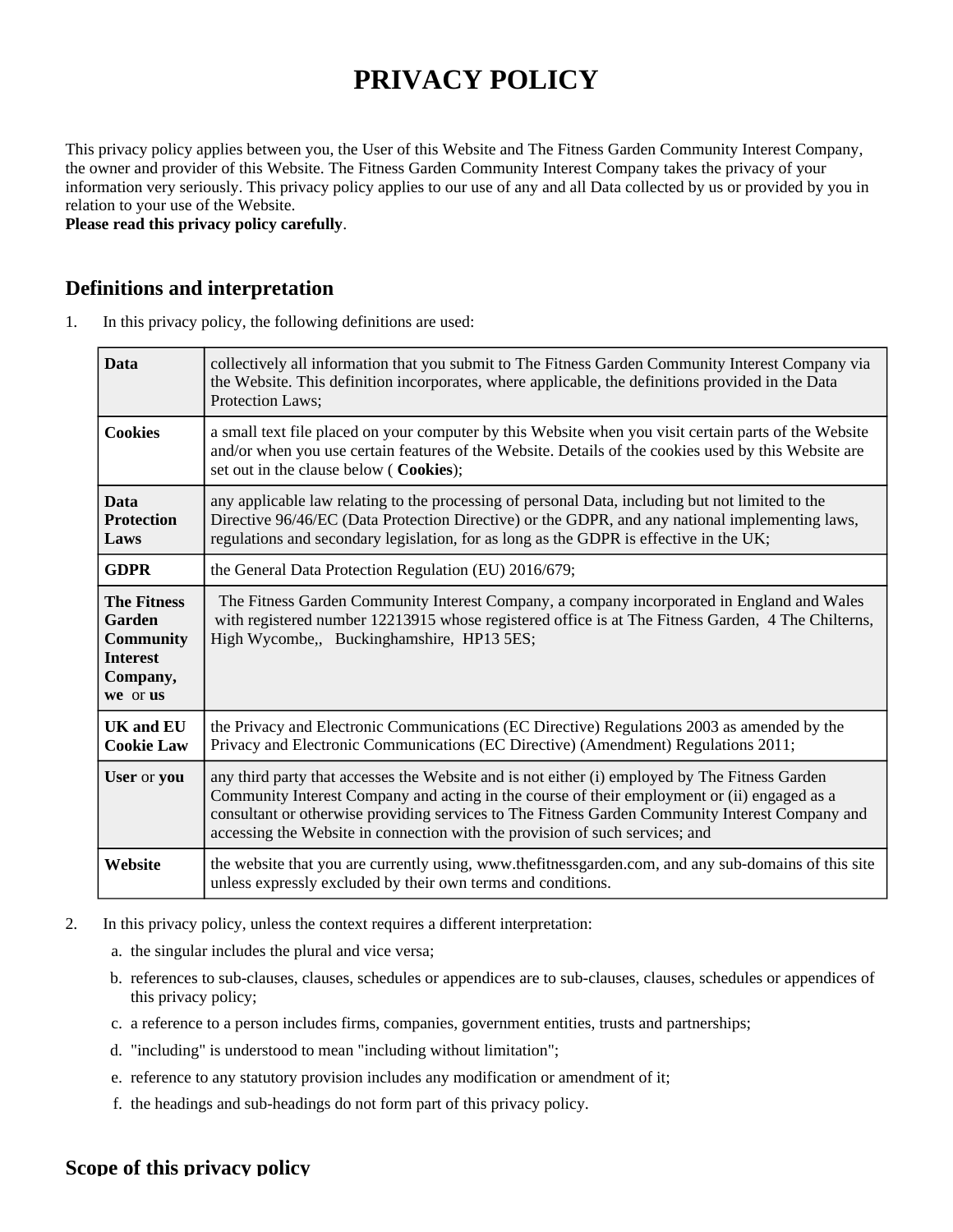- 3. This privacy policy applies only to the actions of The Fitness Garden Community Interest Company and Users with respect to this Website. It does not extend to any websites that can be accessed from this Website including, but not limited to, any links we may provide to social media websites.
- 4. For purposes of the applicable Data Protection Laws, The Fitness Garden Community Interest Company is the "data controller". This means that The Fitness Garden Community Interest Company determines the purposes for which, and the manner in which, your Data is processed.

# **Data collected**

- 5. We may collect the following Data, which includes personal Data, from you:
	- a. name;
	- b. date of birth;

**Scope of this privacy policy policy policy policy policy policy policy policy policy policy policy policy poli** 

- c. gender;
- d. profession;
- e. contact Information such as email addresses and telephone numbers;
- f. demographic information such as postcode, preferences and interests;
- g. IP address (automatically collected);
- h. web browser type and version (automatically collected);
- i. operating system (automatically collected);
- j. a list of URLs starting with a referring site, your activity on this Website, and the site you exit to (automatically collected);
- in each case, in accordance with this privacy policy.

## **How we collect Data**

- 6. We collect Data in the following ways:
	- a. data is given to us by you ;
	- b. data is received from other sources; and
	- c. data is collected automatically.

# **Data that is given to us by you**

- 7. The Fitness Garden Community Interest Company will collect your Data in a number of ways, for example:
	- a. when you contact us through the Website, by telephone, post, e-mail or through any other means;
	- b. when you register with us and set up an account to receive our products/services;
	- c. when you complete surveys that we use for research purposes (although you are not obliged to respond to them);
	- d. when you enter a competition or promotion through a social media channel;
	- e. when you make payments to us, through this Website or otherwise;
	- f. when you elect to receive marketing communications from us;
	- g. when you use our services;

in each case, in accordance with this privacy policy.

# **Data that is received from publicly available third parties sources**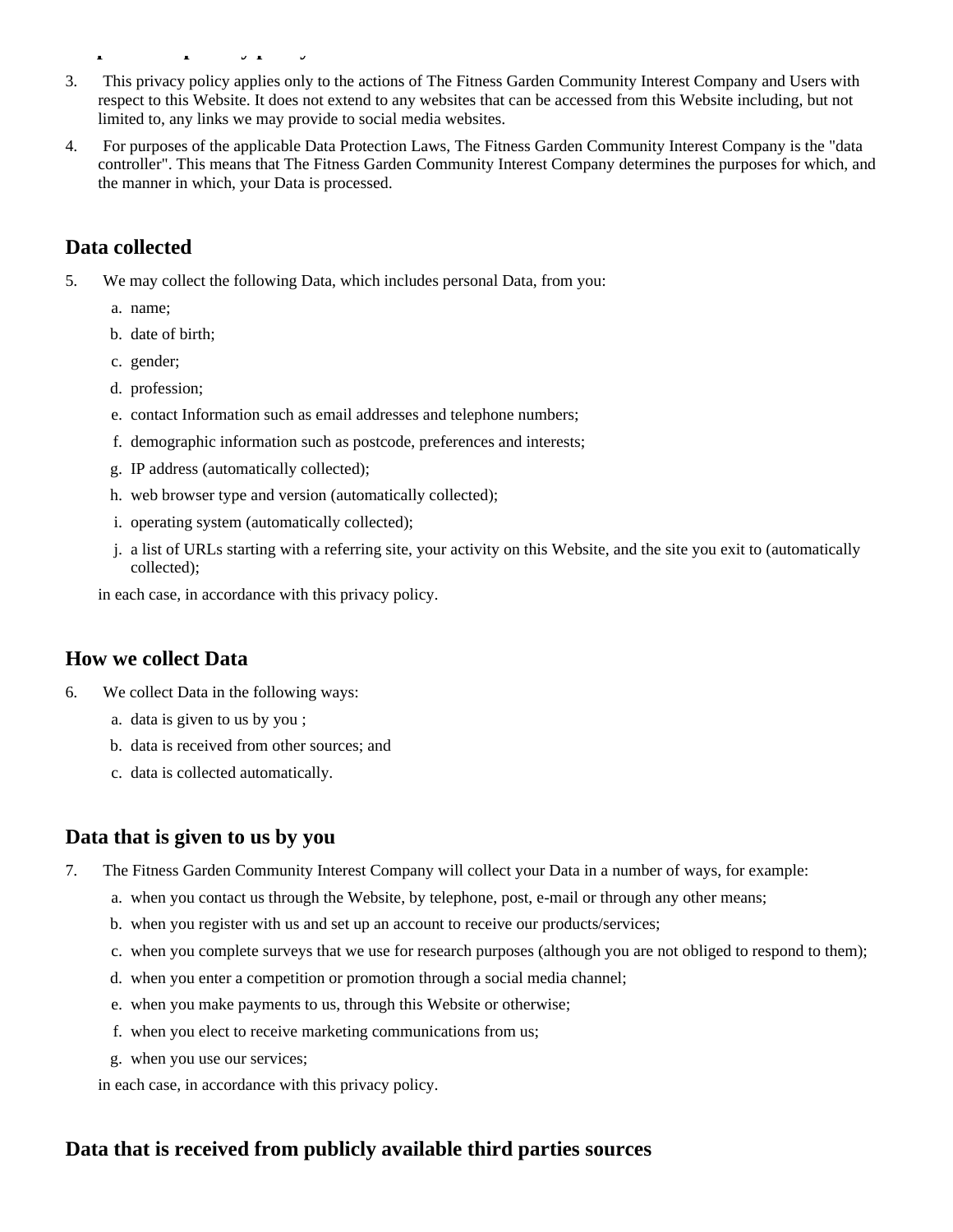- 8. We will receive Data about you from the following publicly available third party sources:
	- a. Facebook;
	- b. Instagram;
	- c. Twitter;
	- d. Linkedin.

#### **Data that is collected automatically**

- 9. To the extent that you access the Website, we will collect your Data automatically, for example:
	- a. we automatically collect some information about your visit to the Website. This information helps us to make improvements to Website content and navigation, and includes your IP address, the date, times and frequency with which you access the Website and the way you use and interact with its content.
	- b. we will collect your Data automatically via cookies, in line with the cookie settings on your browser. For more information about cookies, and how we use them on the Website, see the section below, headed "Cookies".

#### **Our use of Data**

- 10. Any or all of the above Data may be required by us from time to time in order to provide you with the best possible service and experience when using our Website. Specifically, Data may be used by us for the following reasons:
	- a. internal record keeping;
	- b. improvement of our products / services;
	- c. transmission by email of marketing materials that may be of interest to you;
	- d. contact for market research purposes which may be done using email, telephone, fax or mail. Such information may be used to customise or update the Website;

in each case, in accordance with this privacy policy.

- 11. We may use your Data for the above purposes if we deem it necessary to do so for our legitimate interests. If you are not satisfied with this, you have the right to object in certain circumstances (see the section headed "Your rights" below).
- 12. For the delivery of direct marketing to you via e-mail, we'll need your consent, whether via an opt-in or soft-opt-in:
	- a. soft opt-in consent is a specific type of consent which applies when you have previously engaged with us (for example, you contact us to ask us for more details about a particular product/service, and we are marketing similar products/services). Under "soft opt-in" consent, we will take your consent as given unless you opt-out.
	- b. for other types of e-marketing, we are required to obtain your explicit consent; that is, you need to take positive and affirmative action when consenting by, for example, checking a tick box that we'll provide.
	- c. if you are not satisfied about our approach to marketing, you have the right to withdraw consent at any time. To find out how to withdraw your consent, see the section headed "Your rights" below.
- 13. When you register with us and set up an account to receive our services, the legal basis for this processing is the performance of a contract between you and us and/or taking steps, at your request, to enter into such a contract.
- 14. We may use your Data to show you The Fitness Garden Community Interest Company adverts and other content on other websites. If you do not want us to use your data to show you The Fitness Garden Community Interest Company adverts and other content on other websites, please turn off the relevant cookies (please refer to the section headed "Cookies" below).

#### **Who we share Data with**

- 15. We may share your Data with the following groups of people for the following reasons:
	- a. any of our group companies or affiliates to ensure the proper administration of our website and business;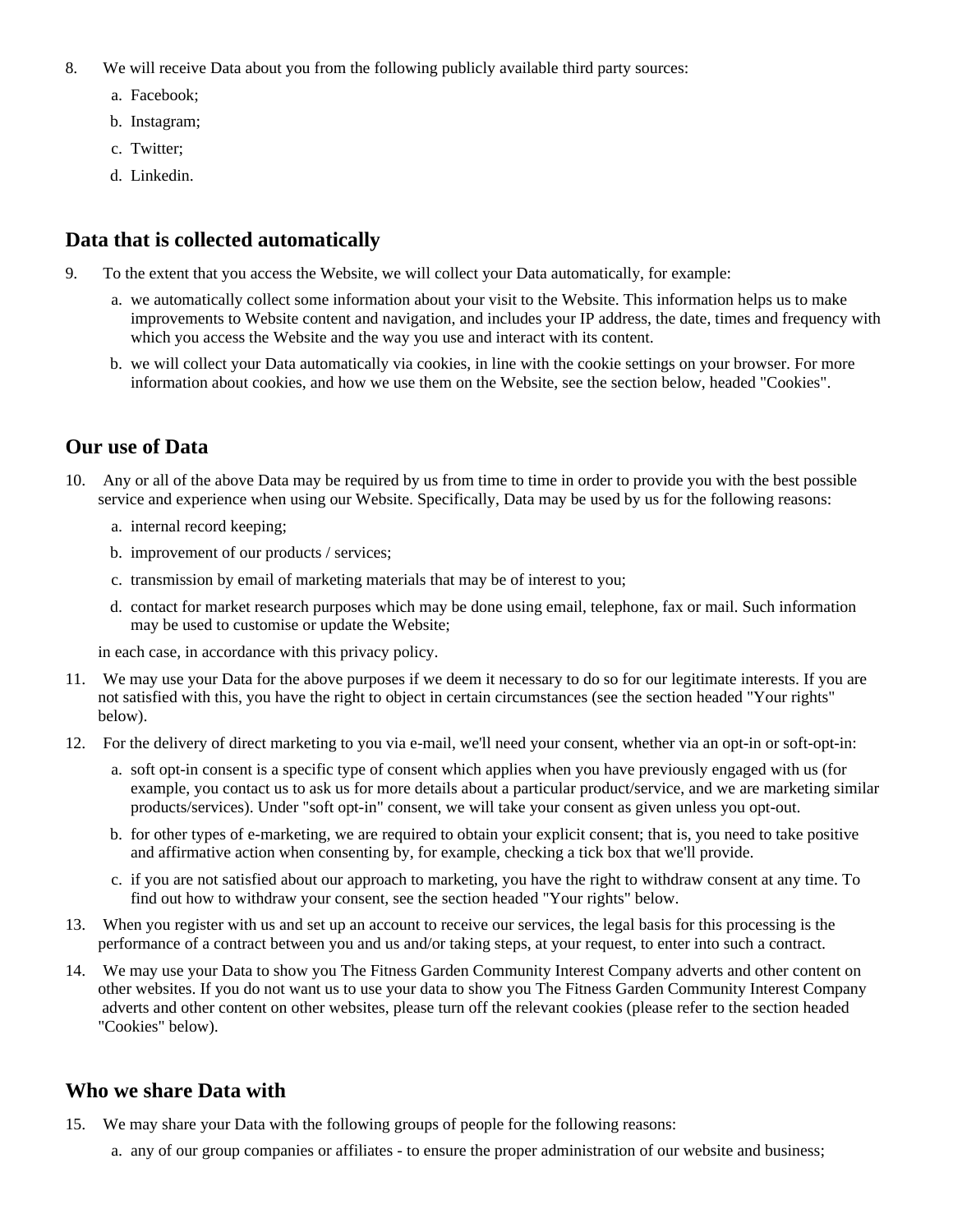b. our employees, agents and/or professional advisors - to obtain support for our services from professional advisers; in each case, in accordance with this privacy policy.

#### **Keeping Data secure**

- 16. We will use technical and organisational measures to safeguard your Data, for example:
	- a. access to your account is controlled by a password and a user name that is unique to you.
	- b. we store your Data on secure servers.
- 17. Technical and organisational measures include measures to deal with any suspected data breach. If you suspect any misuse or loss or unauthorised access to your Data, please let us know immediately by contacting us via this e-mail address: chat@thefitnessgarden.com.
- 18. If you want detailed information from Get Safe Online on how to protect your information and your computers and devices against fraud, identity theft, viruses and many other online problems, please visit www.getsafeonline.org. Get Safe Online is supported by HM Government and leading businesses.

#### **Data retention**

- 19. Unless a longer retention period is required or permitted by law, we will only hold your Data on our systems for the period necessary to fulfil the purposes outlined in this privacy policy or until you request that the Data be deleted.
- 20. Even if we delete your Data, it may persist on backup or archival media for legal, tax or regulatory purposes.

## **Your rights**

- 21. You have the following rights in relation to your Data:
	- a. **Right to access** the right to request (i) copies of the information we hold about you at any time, or (ii) that we modify, update or delete such information. If we provide you with access to the information we hold about you, we will not charge you for this, unless your request is "manifestly unfounded or excessive." Where we are legally permitted to do so, we may refuse your request. If we refuse your request, we will tell you the reasons why.
	- b. **Right to correct** the right to have your Data rectified if it is inaccurate or incomplete.
	- c. **Right to erase** the right to request that we delete or remove your Data from our systems.
	- d. **Right to restrict our use of your Data** the right to "block" us from using your Data or limit the way in which we can use it.
	- e. **Right to data portability** the right to request that we move, copy or transfer your Data.
	- f. **Right to object** the right to object to our use of your Data including where we use it for our legitimate interests.
- 22. To make enquiries, exercise any of your rights set out above, or withdraw your consent to the processing of your Data (where consent is our legal basis for processing your Data), please contact us via this e-mail address: chat@thefitnessgarden.com .
- 23. If you are not satisfied with the way a complaint you make in relation to your Data is handled by us, you may be able to refer your complaint to the relevant data protection authority. For the UK, this is the Information Commissioner's Office (ICO). The ICO's contact details can be found on their website at https://ico.org.uk/.
- 24. It is important that the Data we hold about you is accurate and current. Please keep us informed if your Data changes during the period for which we hold it.

#### **Links to other websites**

25. This Website may, from time to time, provide links to other websites. We have no control over such websites and are not responsible for the content of these websites. This privacy policy does not extend to your use of such websites. You are advised to read the privacy policy or statement of other websites prior to using them.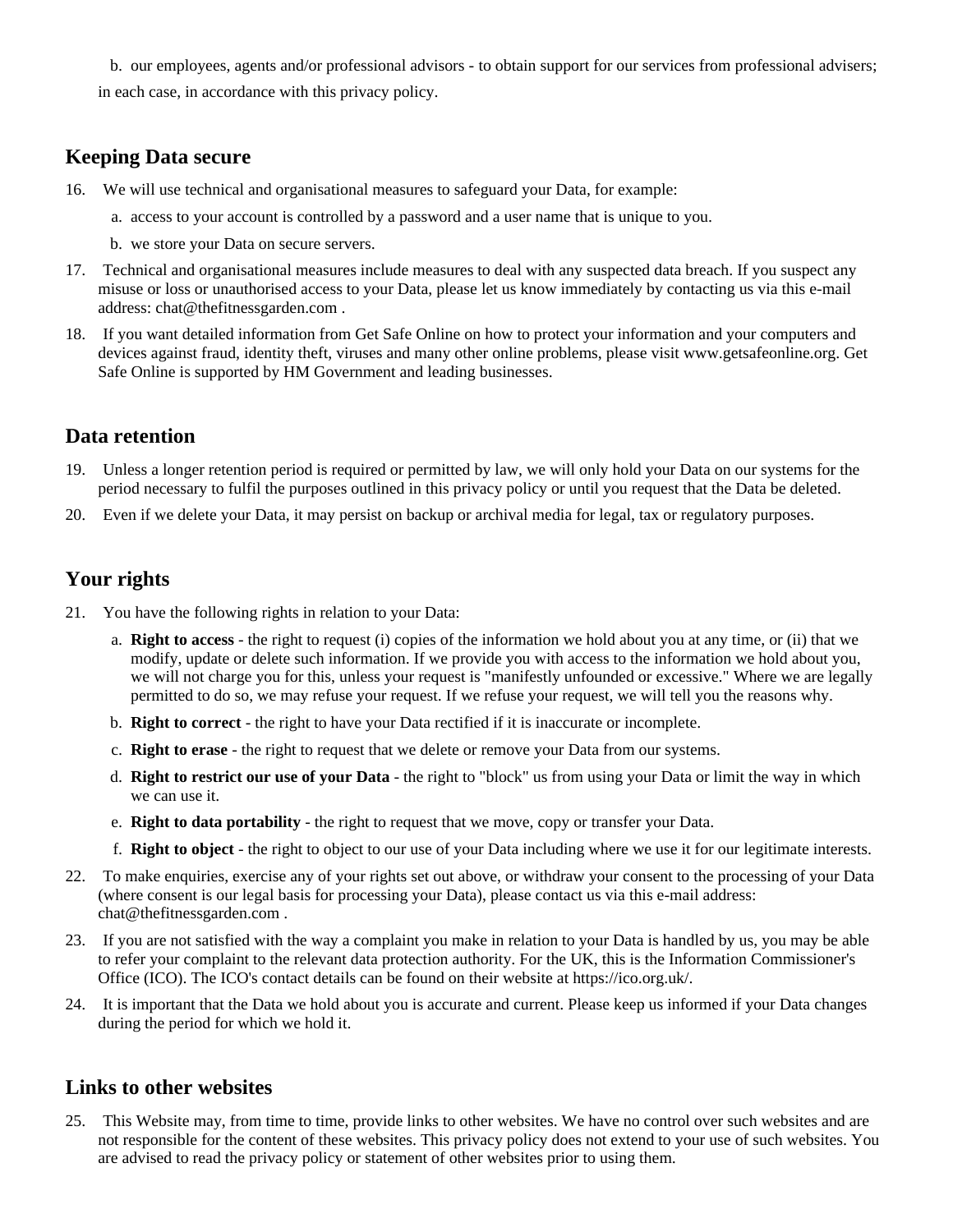## **Changes of business ownership and control**

- 26. The Fitness Garden Community Interest Company may, from time to time, expand or reduce our business and this may involve the sale and/or the transfer of control of all or part of The Fitness Garden Community Interest Company. Data provided by Users will, where it is relevant to any part of our business so transferred, be transferred along with that part and the new owner or newly controlling party will, under the terms of this privacy policy, be permitted to use the Data for the purposes for which it was originally supplied to us.
- 27. We may also disclose Data to a prospective purchaser of our business or any part of it.
- 28. In the above instances, we will take steps with the aim of ensuring your privacy is protected.

#### **Cookies**

- 29. This Website may place and access certain Cookies on your computer. The Fitness Garden Community Interest Company uses Cookies to improve your experience of using the Website and to improve our range of products and services. The Fitness Garden Community Interest Company has carefully chosen these Cookies and has taken steps to ensure that your privacy is protected and respected at all times.
- 30. All Cookies used by this Website are used in accordance with current UK and EU Cookie Law.
- 31. Before the Website places Cookies on your computer, you will be presented with a message bar requesting your consent to set those Cookies. By giving your consent to the placing of Cookies, you are enabling The Fitness Garden Community Interest Company to provide a better experience and service to you. You may, if you wish, deny consent to the placing of Cookies; however certain features of the Website may not function fully or as intended.
- 32. This Website may place the following Cookies:

| <b>Type of Cookie</b>          | <b>Purpose</b>                                                                                                                                                                                                                                                                                                     |
|--------------------------------|--------------------------------------------------------------------------------------------------------------------------------------------------------------------------------------------------------------------------------------------------------------------------------------------------------------------|
| Strictly necessary cookies     | These are cookies that are required for the operation of our website. They<br>include, for example, cookies that enable you to log into secure areas of our<br>website, use a shopping cart or make use of e-billing services.                                                                                     |
| Analytical/performance cookies | They allow us to recognise and count the number of visitors and to see how<br>visitors move around our website when they are using it. This helps us to<br>improve the way our website works, for example, by ensuring that users are<br>finding what they are looking for easily.                                 |
| <b>Functionality cookies</b>   | These are used to recognise you when you return to our website. This enables us<br>to personalise our content for you, greet you by name and remember your<br>preferences (for example, your choice of language or region).                                                                                        |
| Targeting cookies              | These cookies record your visit to our website, the pages you have visited and the<br>links you have followed. We will use this information to make our website and<br>the advertising displayed on it more relevant to your interests. We may also share<br>this information with third parties for this purpose. |

- 33. You can find a list of Cookies that we use in the Cookies Schedule.
- 34. You can choose to enable or disable Cookies in your internet browser. By default, most internet browsers accept Cookies but this can be changed. For further details, please consult the help menu in your internet browser.
- 35. You can choose to delete Cookies at any time; however you may lose any information that enables you to access the Website more quickly and efficiently including, but not limited to, personalisation settings.
- 36. It is recommended that you ensure that your internet browser is up-to-date and that you consult the help and guidance provided by the developer of your internet browser if you are unsure about adjusting your privacy settings.
- 37. For more information generally on cookies, including how to disable them, please refer to aboutcookies.org. You will also find details on how to delete cookies from your computer.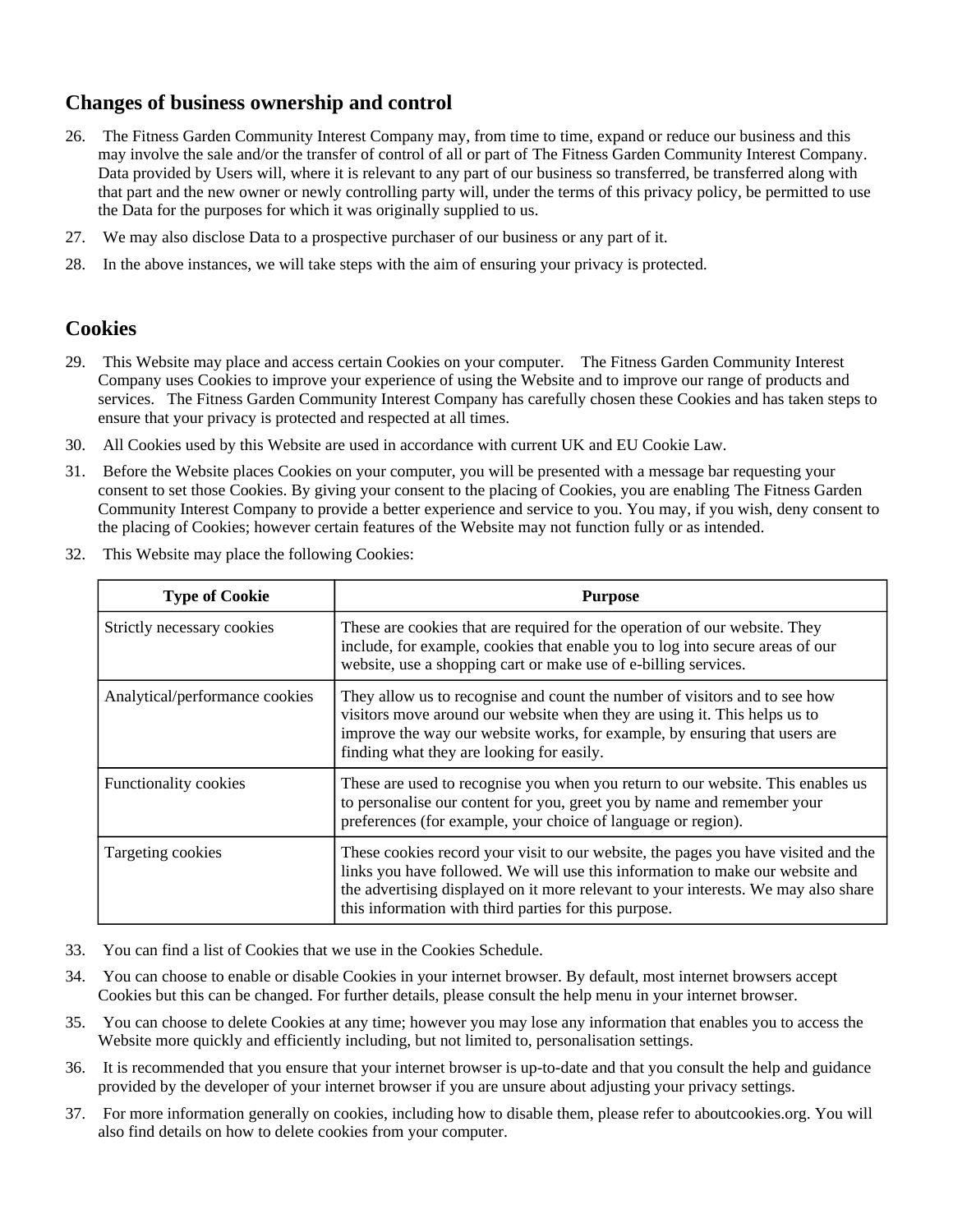# **General**

- 38. You may not transfer any of your rights under this privacy policy to any other person. We may transfer our rights under this privacy policy where we reasonably believe your rights will not be affected.
- 39. If any court or competent authority finds that any provision of this privacy policy (or part of any provision) is invalid, illegal or unenforceable, that provision or part-provision will, to the extent required, be deemed to be deleted, and the validity and enforceability of the other provisions of this privacy policy will not be affected.
- 40. Unless otherwise agreed, no delay, act or omission by a party in exercising any right or remedy will be deemed a waiver of that, or any other, right or remedy.
- 41. This Agreement will be governed by and interpreted according to the law of England and Wales. All disputes arising under the Agreement will be subject to the exclusive jurisdiction of the English and Welsh courts.

## **Changes to this privacy policy**

42. The Fitness Garden Community Interest Company reserves the right to change this privacy policy as we may deem necessary from time to time or as may be required by law. Any changes will be immediately posted on the Website and you are deemed to have accepted the terms of the privacy policy on your first use of the Website following the alterations.

You may contact The Fitness Garden Community Interest Company by email at chat@thefitnessgarden.com .

## **Attribution**

43. This privacy policy was created using a document from [Rocket Lawyer](https://www.rocketlawyer.com/gb/en/) (https://www.rocketlawyer.com/gb/en). **01 February 2020**